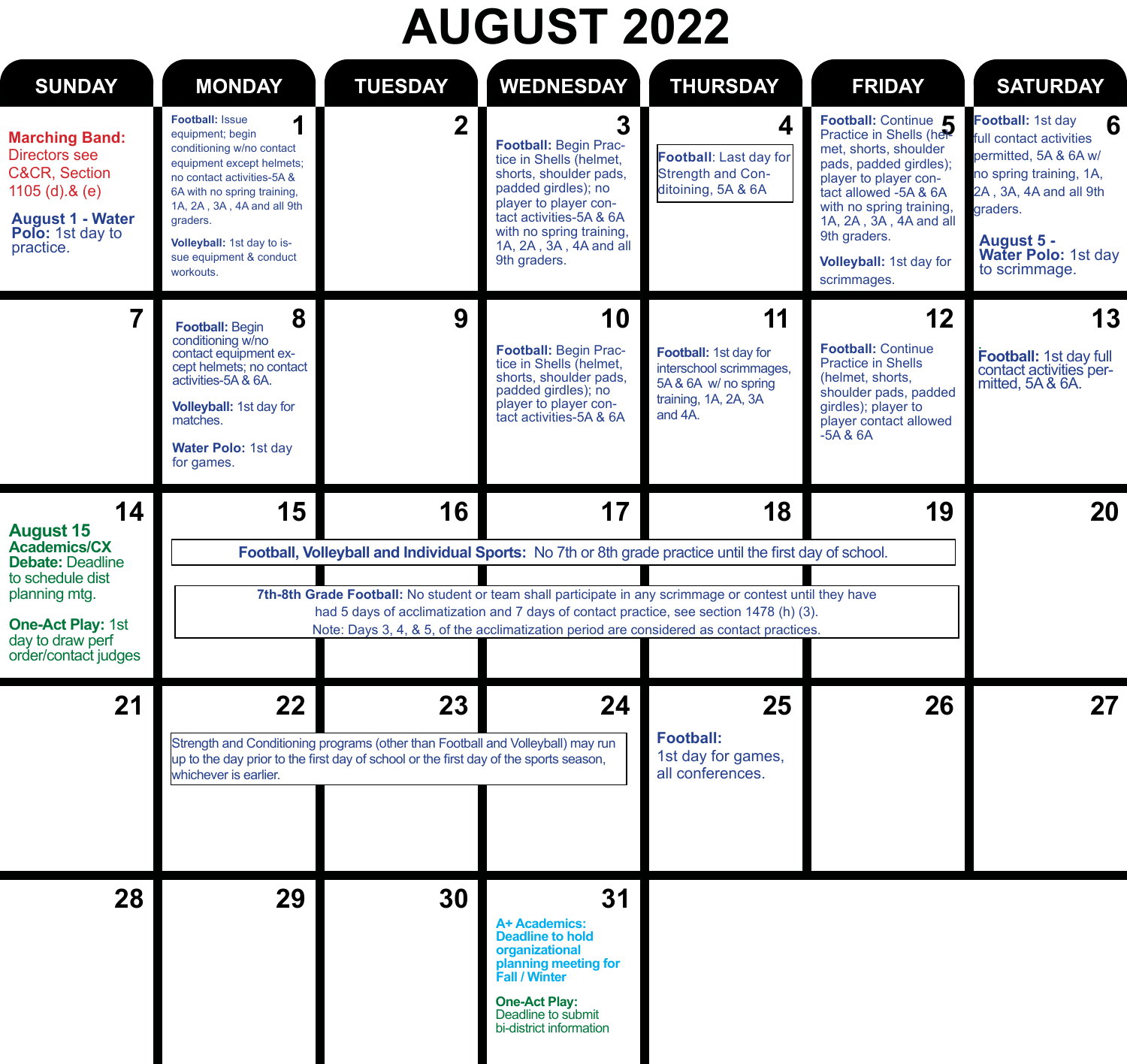#### **SEPTEMBER 2022**

| <b>SATURDAY</b>                                                      | <b>FRIDAY</b>           | <b>THURSDAY</b> | <b>WEDNESDAY</b>                                                                                                           | <b>TUESDAY</b> | <b>MONDAY</b> | <b>SUNDAY</b>           |
|----------------------------------------------------------------------|-------------------------|-----------------|----------------------------------------------------------------------------------------------------------------------------|----------------|---------------|-------------------------|
| 3                                                                    | $\overline{\mathbf{2}}$ |                 |                                                                                                                            |                |               |                         |
| 10<br><b>Congress:</b> Intent<br>to participate /<br>Legislation due | $\boldsymbol{9}$        | 8               | $\overline{7}$                                                                                                             | 6              | 5             | $\overline{\mathbf{4}}$ |
| 17                                                                   | 16                      | 15              | 14                                                                                                                         | 13             | 12            | 11                      |
| 24                                                                   | 23                      | 22              | 21<br>A+ Academics:<br>Deadline to submit<br>fall/winter district<br>meet information<br>and contest materi-<br>al orders. | 20             | 19            | 18                      |
|                                                                      | 30                      | 29              | 28                                                                                                                         | 27             | 26            | 25                      |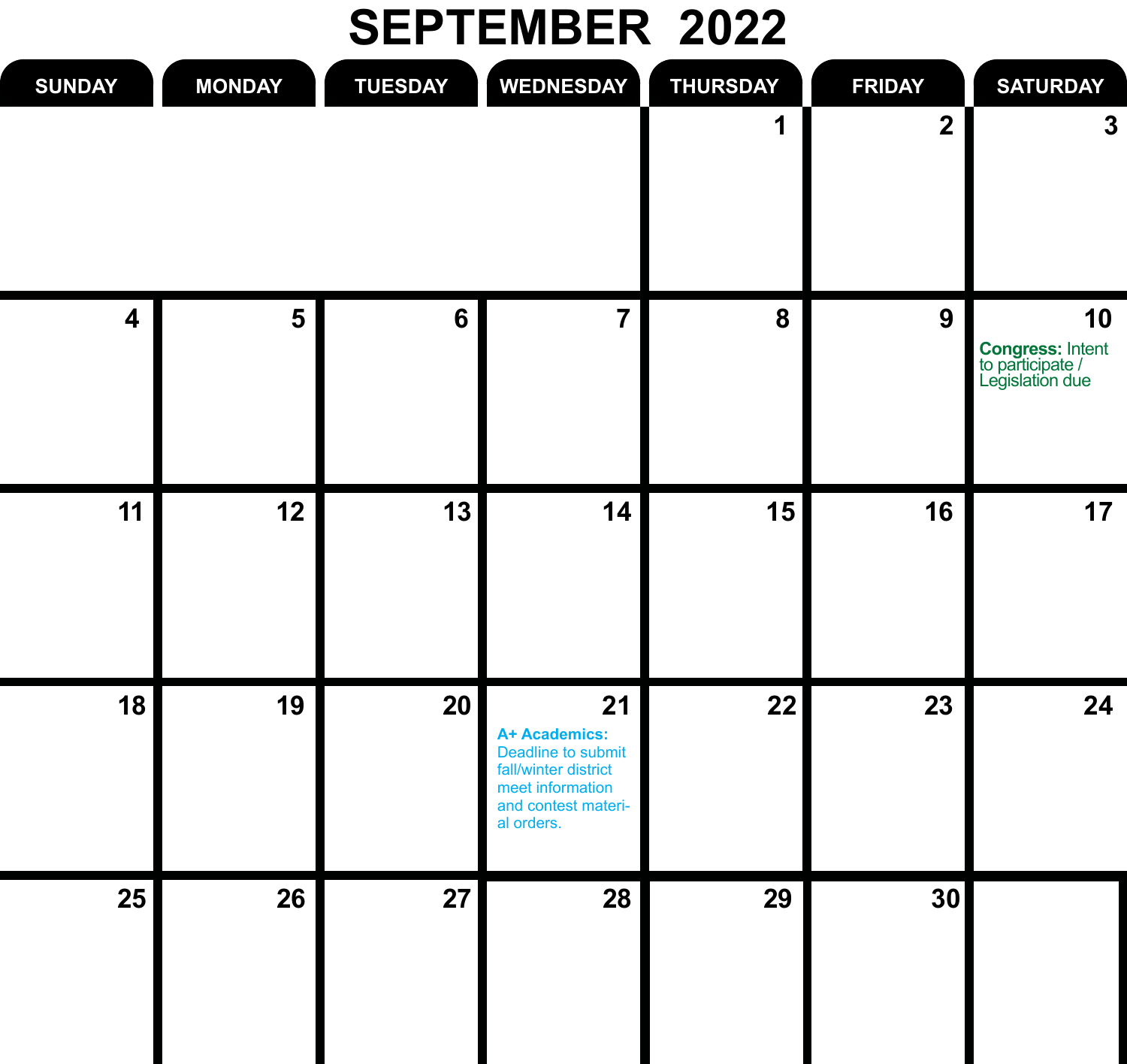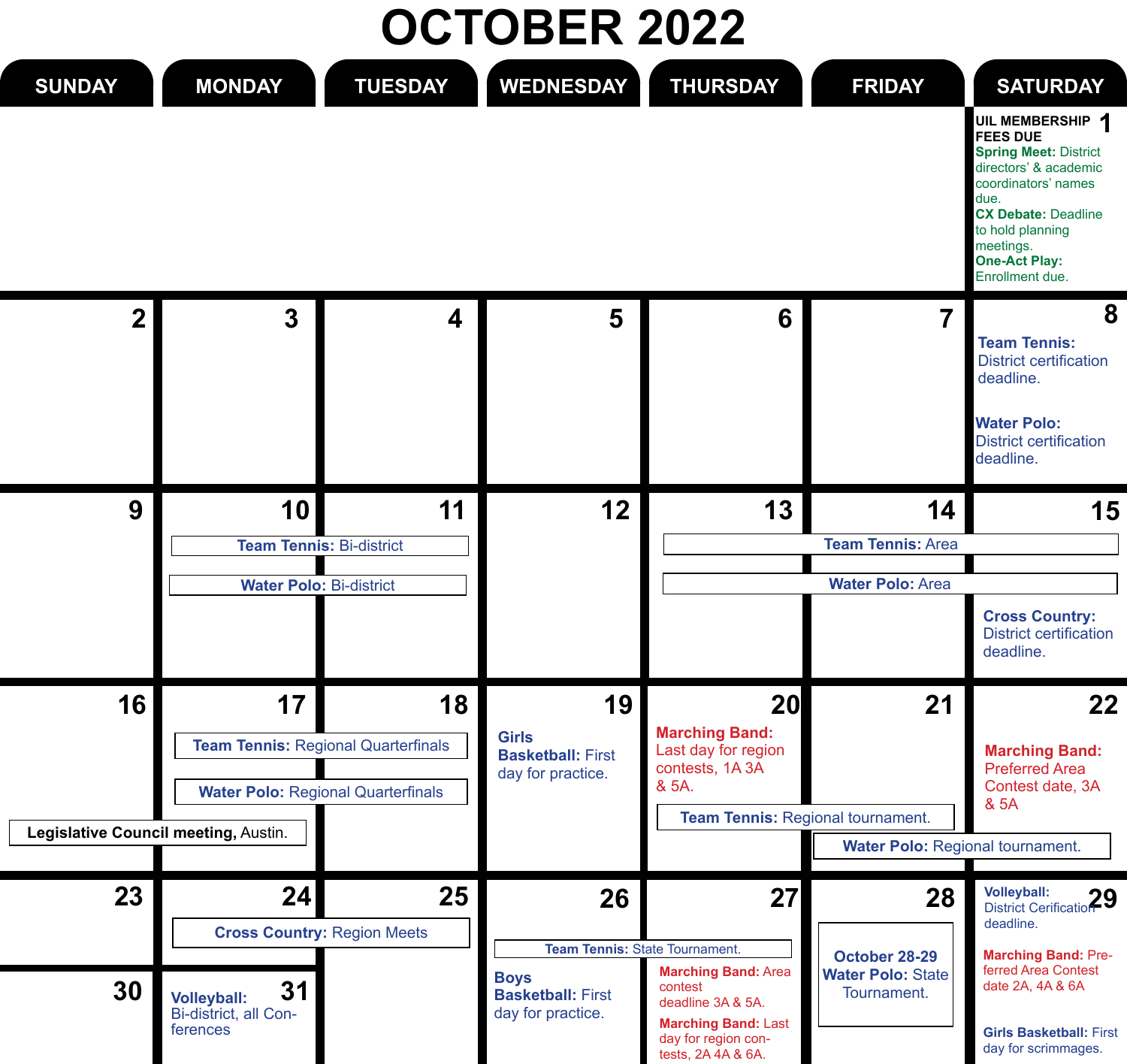# **NOVEMBER 2022**

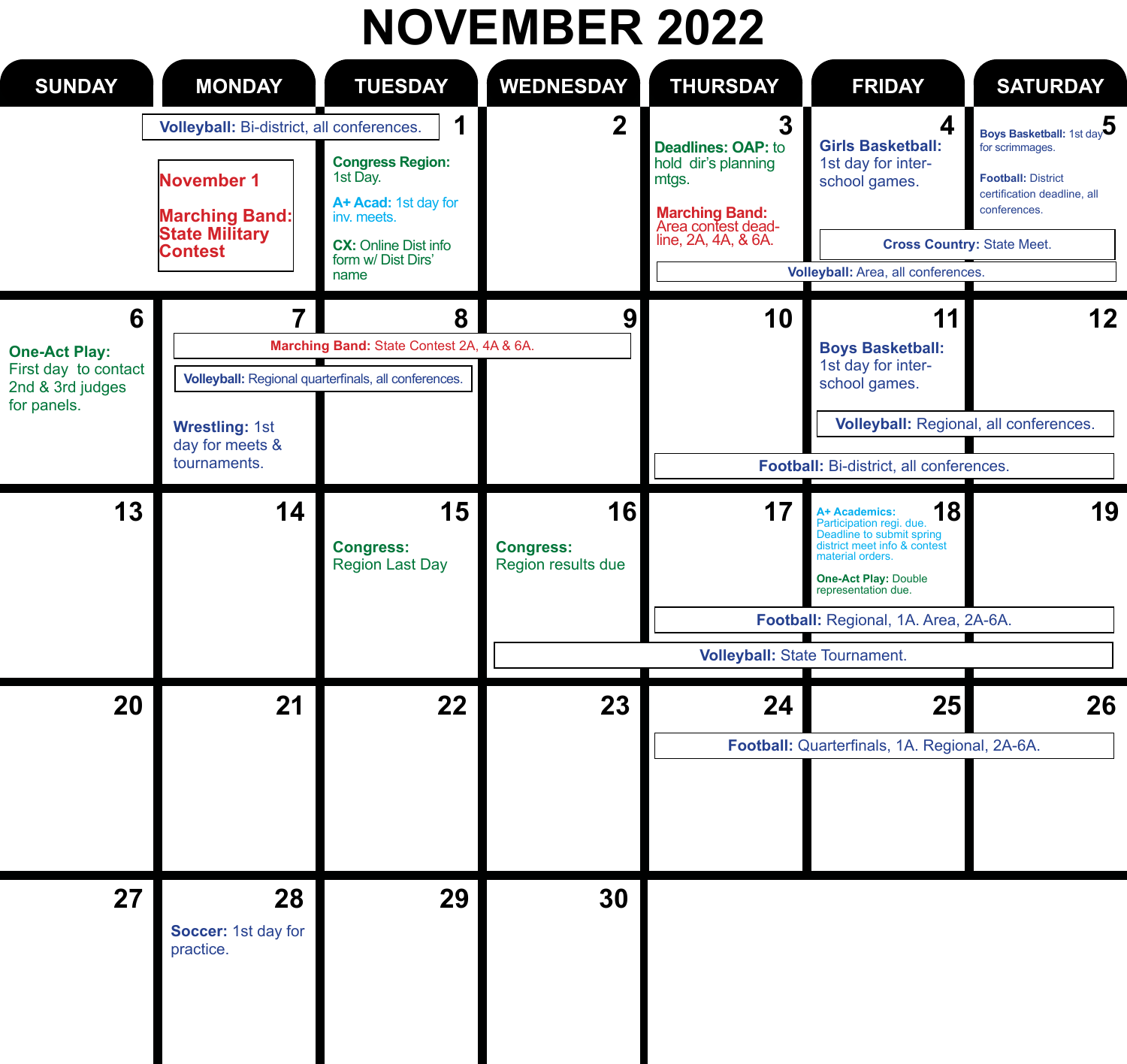# **DECEMBER 2022**

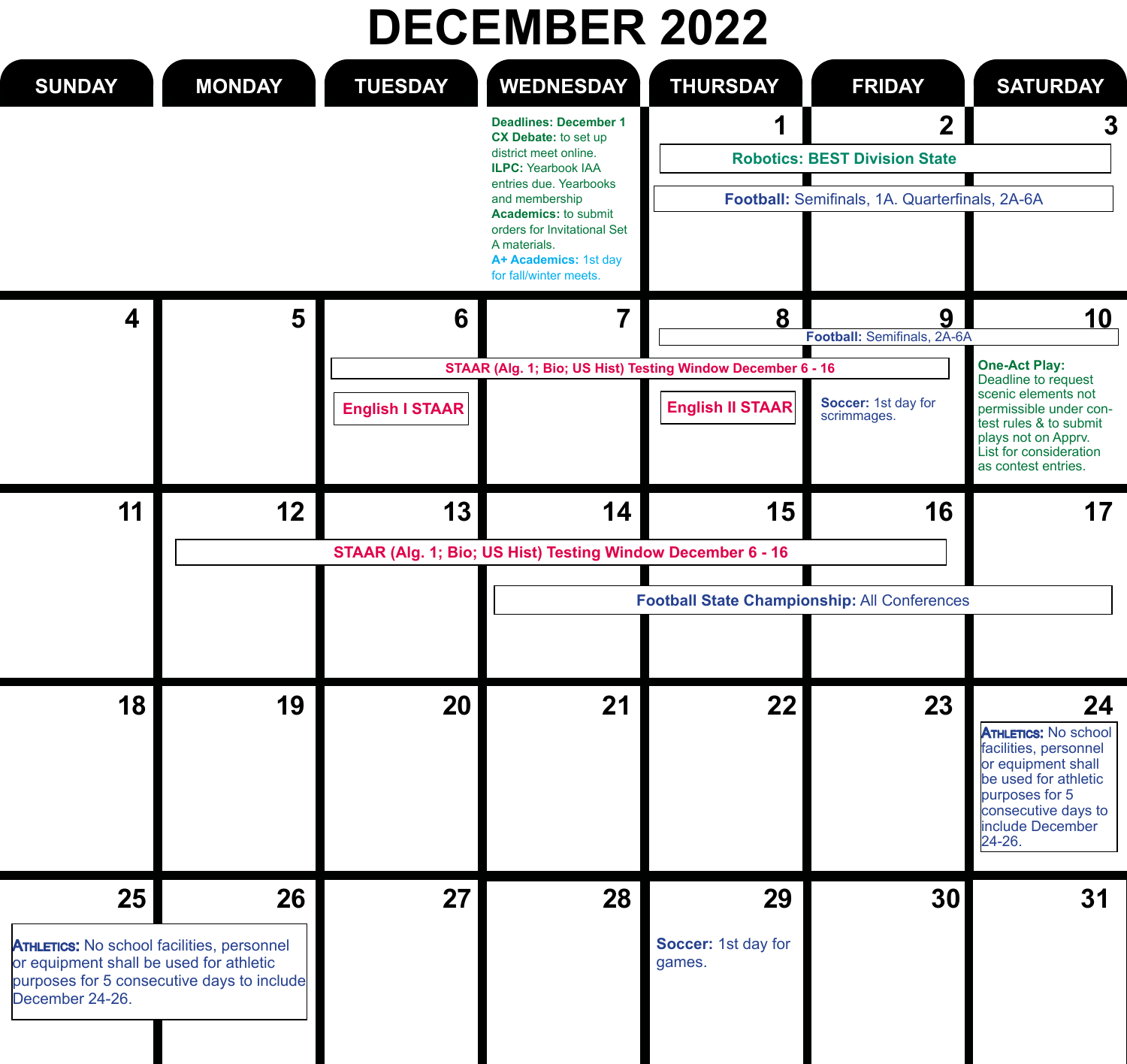# **JANUARY 2023**

| <b>SUNDAY</b>                                                                                     | <b>MONDAY</b>                                                               | <b>TUESDAY</b>                                                                                                            | <b>WEDNESDAY</b>                                             | <b>THURSDAY</b>                  | <b>FRIDAY</b>                                                                                                                                                                             | <b>SATURDAY</b>                                                                                                                                               |
|---------------------------------------------------------------------------------------------------|-----------------------------------------------------------------------------|---------------------------------------------------------------------------------------------------------------------------|--------------------------------------------------------------|----------------------------------|-------------------------------------------------------------------------------------------------------------------------------------------------------------------------------------------|---------------------------------------------------------------------------------------------------------------------------------------------------------------|
| 1                                                                                                 | $\overline{2}$<br><b>CX Debate: 1st</b><br>day for district<br>competition. | 3                                                                                                                         | $\vert$                                                      | 5<br><b>Congress: State Meet</b> | 6<br><b>Academics: 1st</b><br>day for invitational<br>meets using Set A<br>materials.<br><b>Academics:</b><br>Deadline to<br>submit orders for<br><b>Invitational Set B</b><br>materials. | $\overline{7}$                                                                                                                                                |
| 8                                                                                                 | 9                                                                           | 10                                                                                                                        | 11                                                           | 12                               | 13<br><b>Spirit State Championships</b><br>Softball: 1st day<br>for practice.                                                                                                             | 14                                                                                                                                                            |
| 15<br><b>Athletics:</b><br>Deadline to accept<br>plans for next school<br>year (except football). | 16                                                                          | 17                                                                                                                        | 18<br><b>Film Contest:</b><br>Deadline to submit<br>entries. | 19                               | 20<br>Baseball: 1st day<br>for practice.                                                                                                                                                  | 21<br>Swimming<br>& Diving 4A and<br>Below:<br><b>District certification</b><br>deadline.                                                                     |
| 22                                                                                                | 23                                                                          | 24                                                                                                                        | 25                                                           | 26                               | 27<br>Swimming & Diving 4A and Below: Regional meets.                                                                                                                                     | 28<br><b>Swimming 23</b><br><b>&amp; Diving 5A-6A:</b><br>District certification<br>deadline.<br><b>Softball:</b> 1st day for<br>interschool scrim-<br>mages. |
| 29                                                                                                | 30                                                                          | 31<br>A+ Academics: Last<br>day to hold fall/winter<br>district meets & 1st day<br>to return materials to<br>contestants. |                                                              |                                  |                                                                                                                                                                                           |                                                                                                                                                               |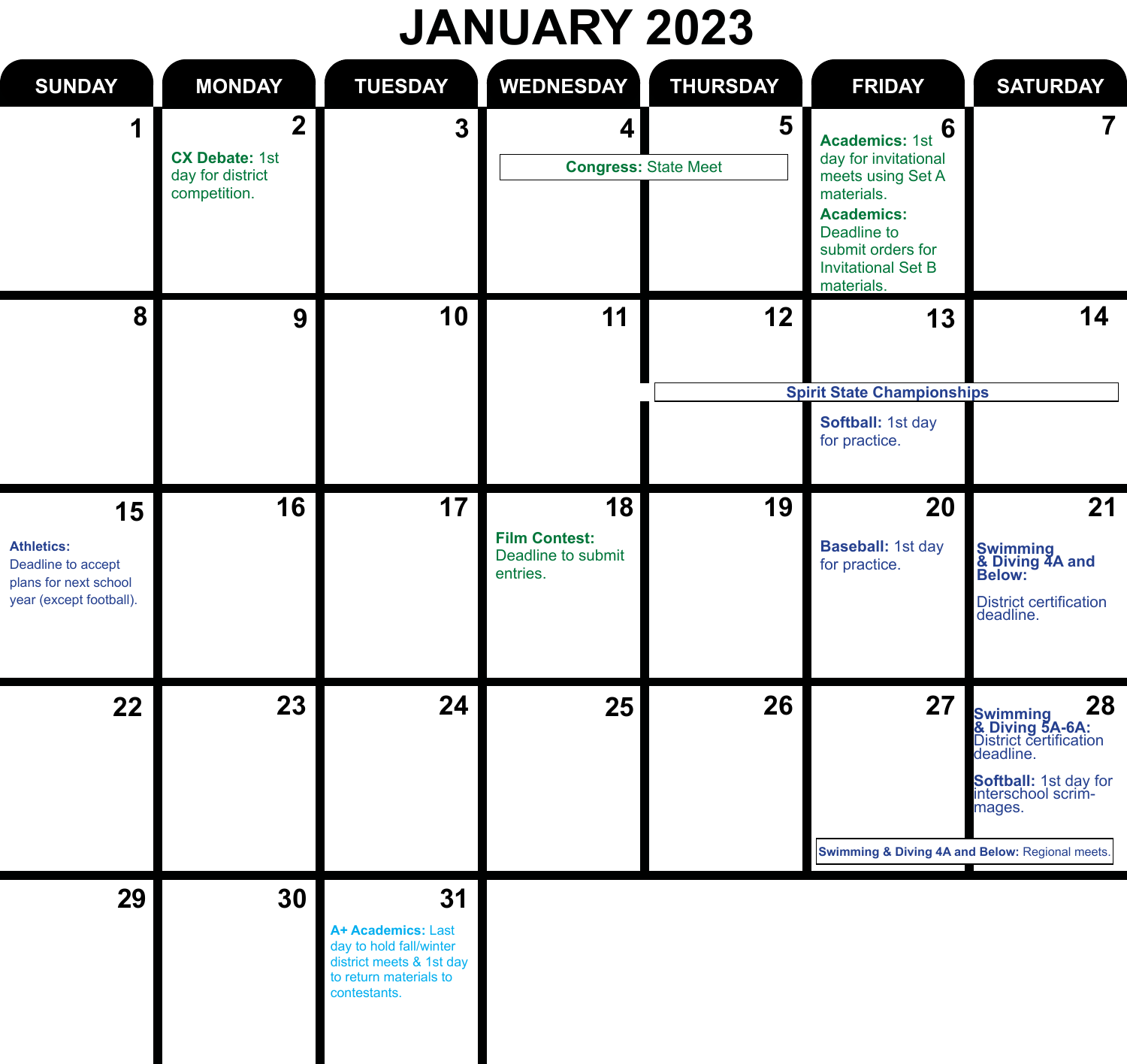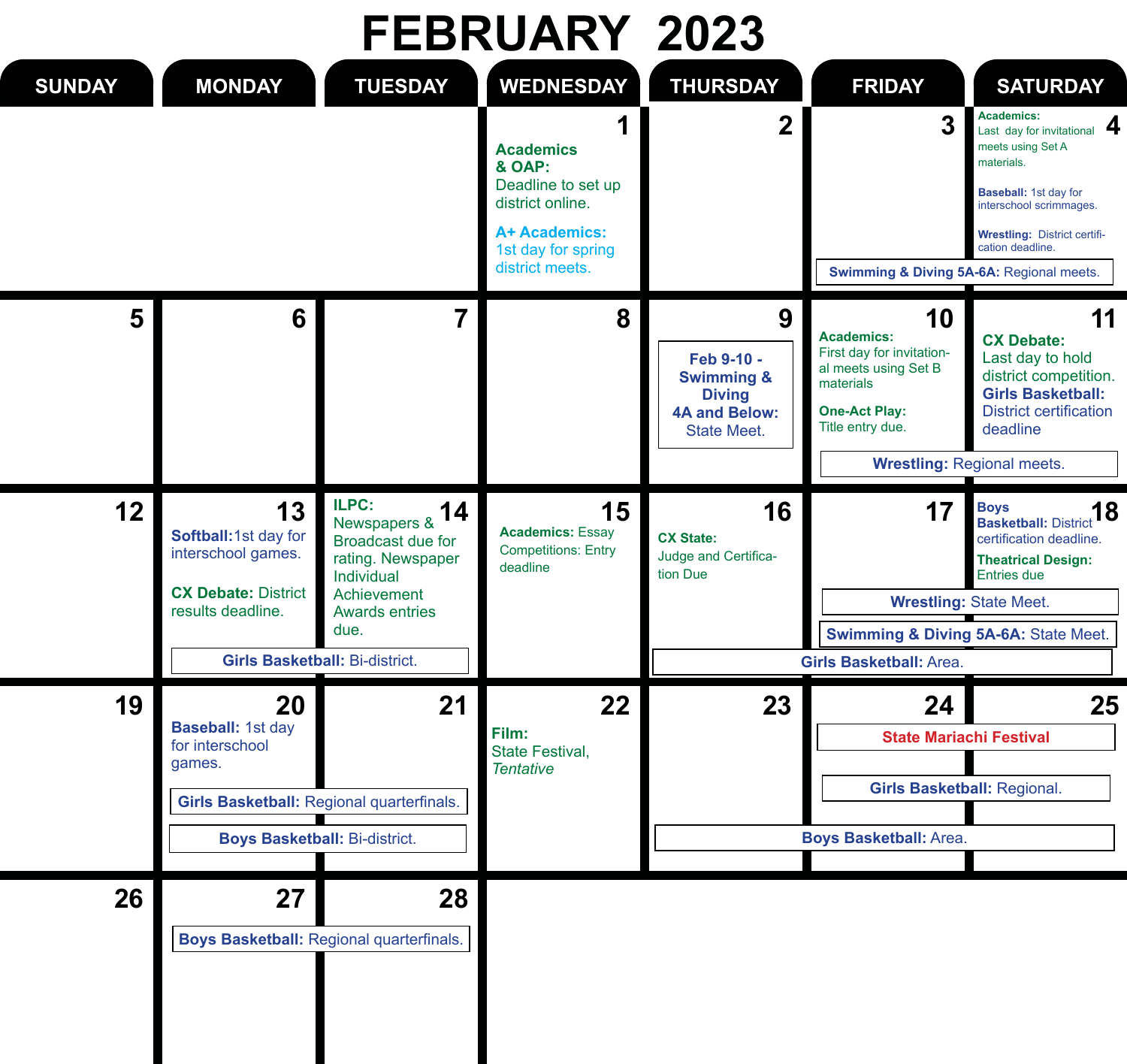# **MARCH 2023**

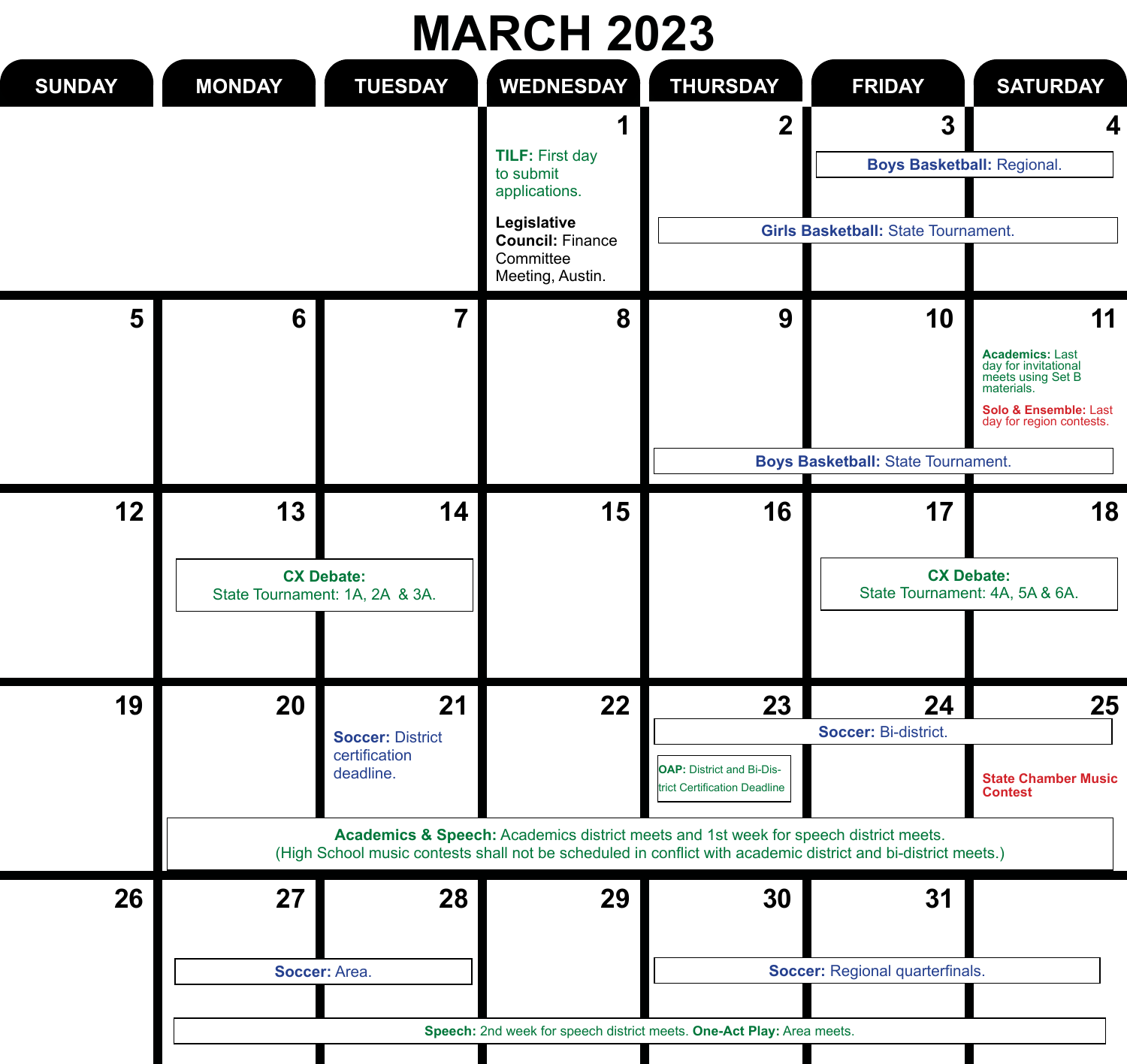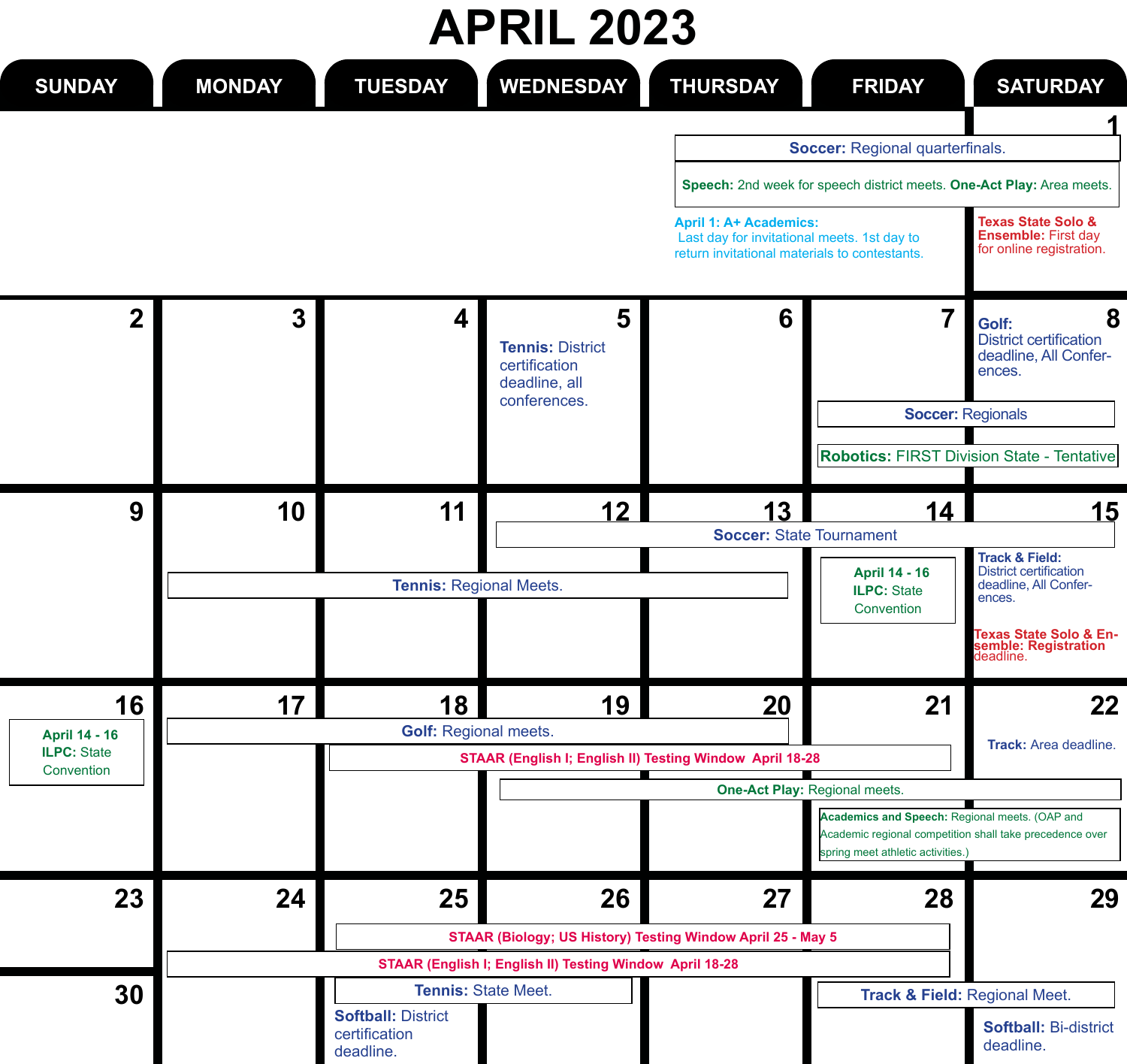#### **MAY 2023**

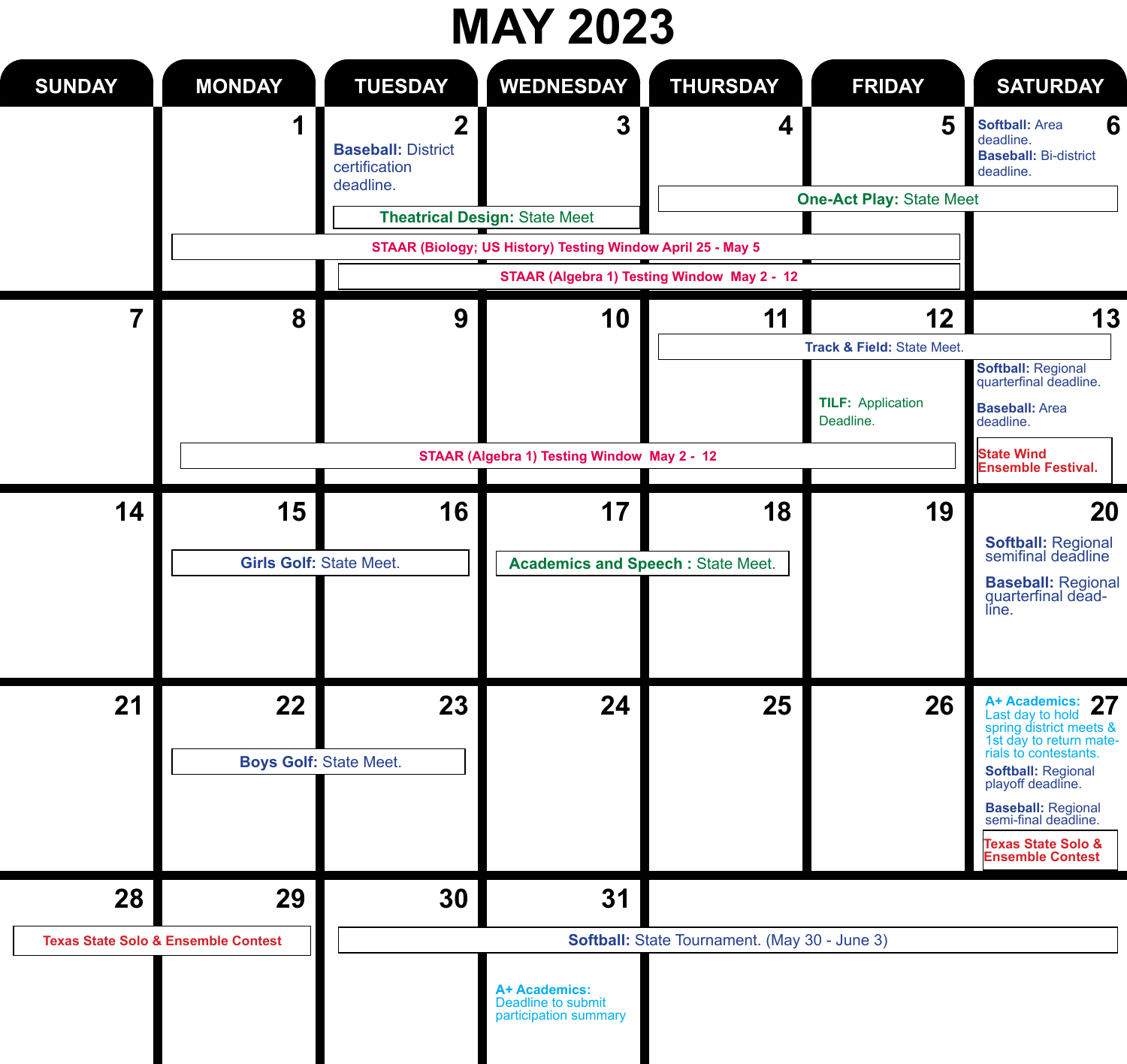#### **JUNE 2023**

| <b>SUNDAY</b>                                                | <b>MONDAY</b> | <b>TUESDAY</b>                       | <b>WEDNESDAY</b>                     | <b>THURSDAY</b>                    | <b>FRIDAY</b>                                            | <b>SATURDAY</b>                               |
|--------------------------------------------------------------|---------------|--------------------------------------|--------------------------------------|------------------------------------|----------------------------------------------------------|-----------------------------------------------|
|                                                              |               |                                      |                                      | 1                                  | $\overline{\mathbf{2}}$                                  | 3                                             |
|                                                              |               |                                      |                                      | Softball: State Tournament.        |                                                          |                                               |
|                                                              |               |                                      |                                      |                                    |                                                          | <b>Baseball: Regional</b><br>playoff deadline |
| $\overline{\mathbf{4}}$                                      | 5             | $6\phantom{1}$                       | $\overline{7}$                       | 8                                  | 9                                                        | 10                                            |
|                                                              |               |                                      |                                      | <b>Baseball:</b> State Tournament. |                                                          |                                               |
|                                                              |               |                                      |                                      |                                    |                                                          |                                               |
| 11                                                           | 12            | 13<br>Legislative<br>Council Meeting | 14                                   | 15                                 | 16                                                       | 17                                            |
| 18                                                           | 19            | 20                                   | 21                                   | 22                                 | 23                                                       | 24                                            |
|                                                              |               |                                      | <b>Academics: Capital Conference</b> |                                    | <b>ILPC:</b> Summer Publications Workshop,<br>UT-Austin. |                                               |
| 25<br>ILPC: Summer Pub-<br>lications Workshop,<br>UT-Austin. | 26            | 27                                   | 28                                   | 29                                 | 30                                                       |                                               |